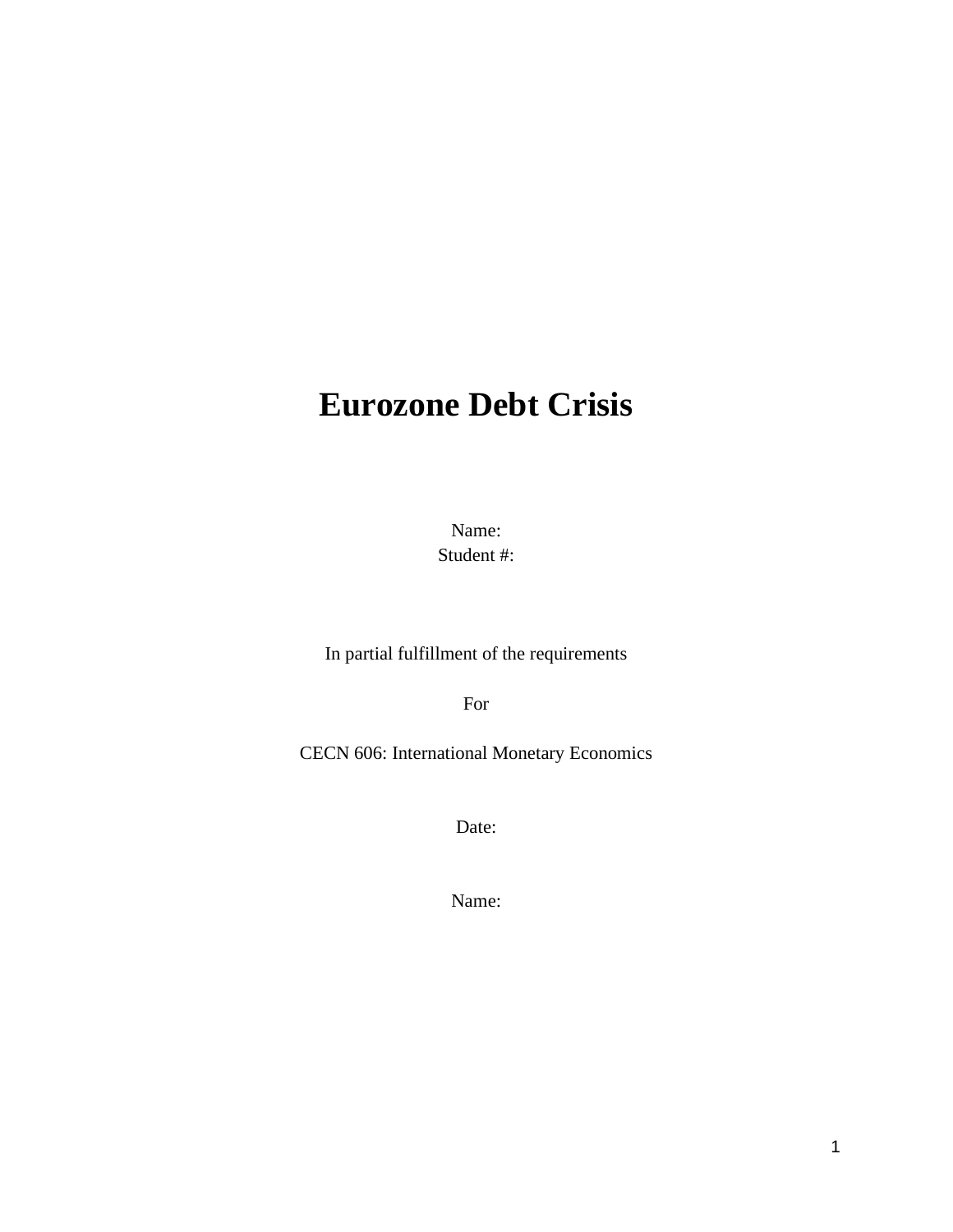#### **Summary**

The Eurozone, officially known as the Euro area, is a monetary union involving 19 of the 28 countries that are part of the European Union. The 19 countries adopted the Euro  $\epsilon$  as their currency and legal tender. The Eurozone Debt Crisis is an ongoing multi-year debt crisis that began near the end of 2009. The Eurozone states members such as Greece, Portugal, Spain, and Cyprus were unable to repay their government debt which led to multiple consequences within the European Union.

In this case study, we will introduce our topic and the importance of it along with the outcomes that arise from the debt crisis to not only the countries in question, but to the rest of the global economies. Using the various data collected in relation to the European Union as a whole as well as specific EU states members, we will analyze and find the connections between their results.

The research objective is to find the leading cause of the Eurozone debt crisis, focusing on countries with high debt, how it accumulated, and how that resulted in the depreciation of the Euro. The Maastricht Treaty, also known as the Treaty on European Union, was a treaty signed on February 1992 that established the European Union. It became effective on November 1, 1993, therefore making trading among borders easier, but the Euro was not adopted until January 1, 1999. It was created so that when countries within the European Union trade with each other, they no longer have to deal with exchange fees when having different currencies.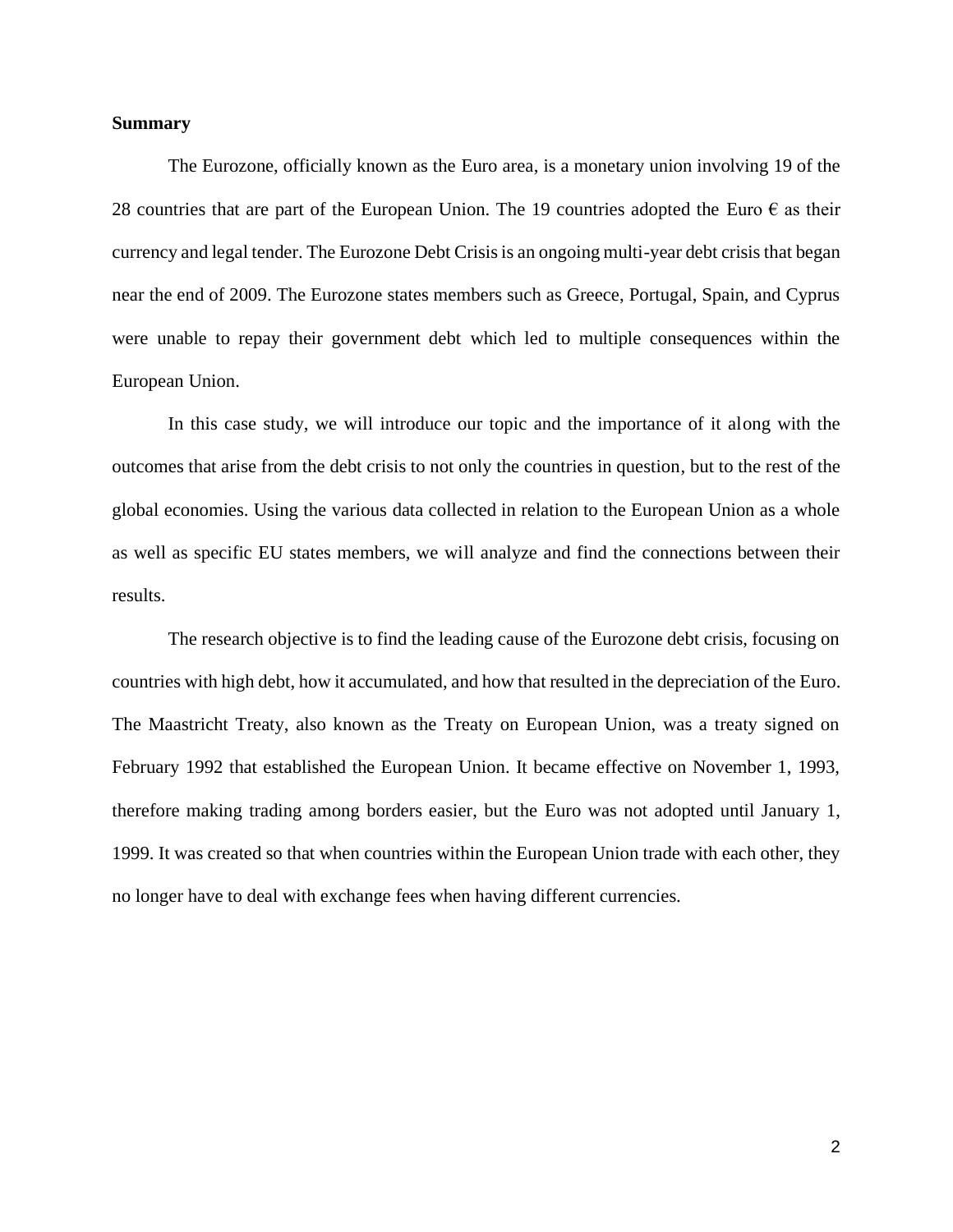#### **1. Introduction**

When the Euro was launched, the countries within the Euro Area discontinued their own currencies and adopted the Euro, as well as discontinuing their own monetary policies handing control of it to the European Central Bank (ECB). However, fiscal policies were not discontinued, which is the key reason that created the debt crisis. It is important to understand the difference between Monetary Policy and Fiscal Policy. Monetary Policy controls the money supply; the amount of money that circulates in the economy, as well as determining the interest rates for borrowing money. Fiscal Policy, on the other hand, controls how much money a country's government collects in taxes and the government spending. When a government spends more money than they collect in taxes, they have to borrow money, creating a deficit spending. With the smaller countries now being a part of the Euro Area, they had access to more borrowing and lower interests than previously. We will later discuss how this eventually created the Eurozone debt crisis.

First, we begin by looking at the exchange rate of the Euro against the US Dollar. We found three major dips in the Euro's value; 2009 to 2010, 2011 to 2012, and 2014 to 2015. We will now take a look at each of these periods, locate the cause of the depreciation, what actions were implemented to combat it, and how it eventually appreciated or stagnated.

#### **2. Data**

The Eurozone debt crisis focused mainly on the debt that countries accumulated, the data sets we use include the central government debt for several European Union countries, in a percentage of GDP, long term government bond yields for various countries, and the exchange rate data for the Euro against the US Dollar.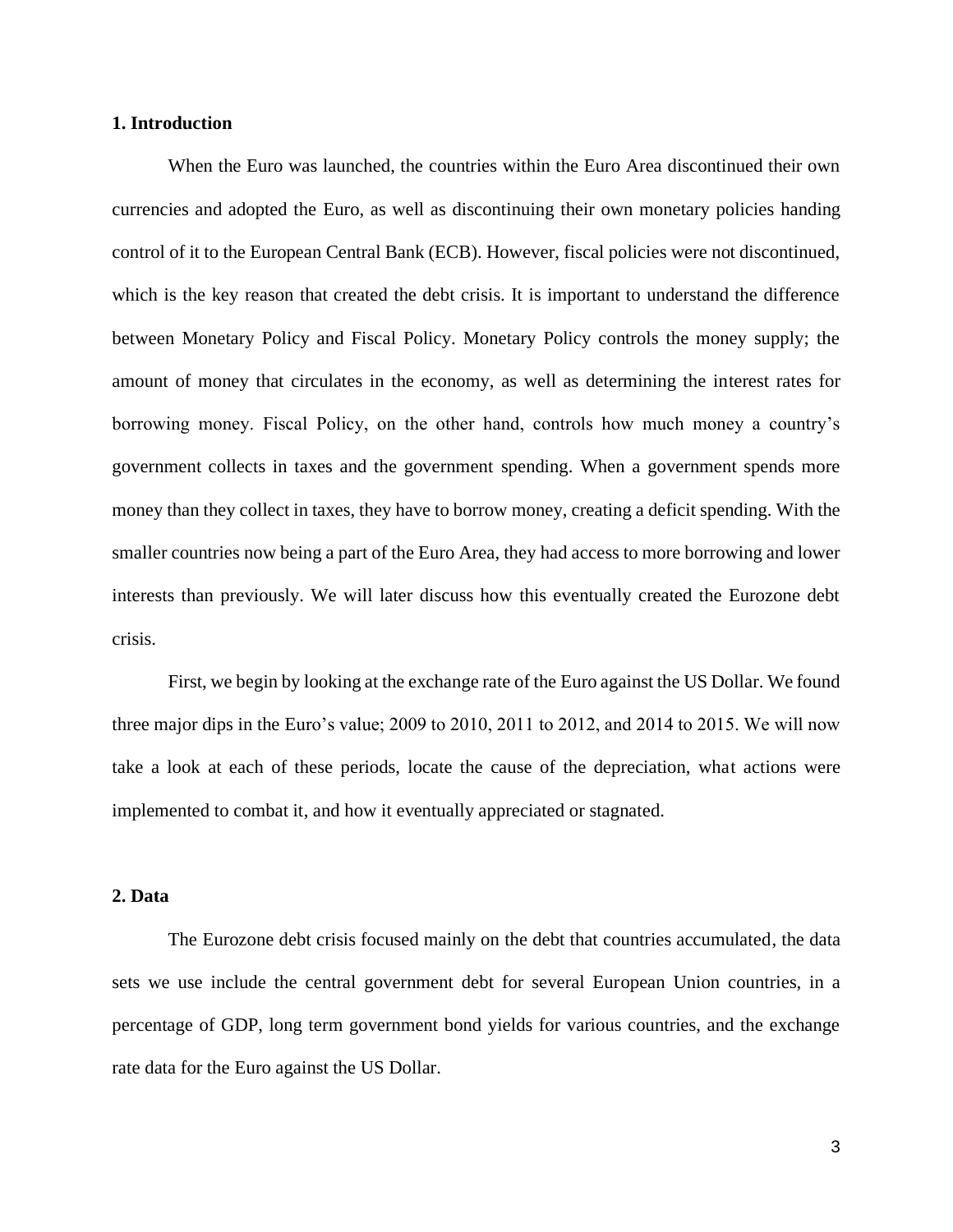

**Graph 1: exchange rate of Euro to US Dollars from 2008 to 2016.**

Source: Data retrieved from FRED.

#### **3. The period from 2008 to 2010**

Near the end of 2009, 1 Euro equated to 1.51 USD, but by mid-2010, the Euro plummeted to 1.19 USD. Greece was at the heart of this drop due to a number of reasons. Greece was considered a smaller country compared to other EU countries, so prior to joining the EU, they faced high-interest rates when borrowing money which led to less spendable capital. Once they joined the EU however, they suddenly had access to more money at lower interest rates. As a result, Greece adjusted its fiscal policy and government spending increased substantially.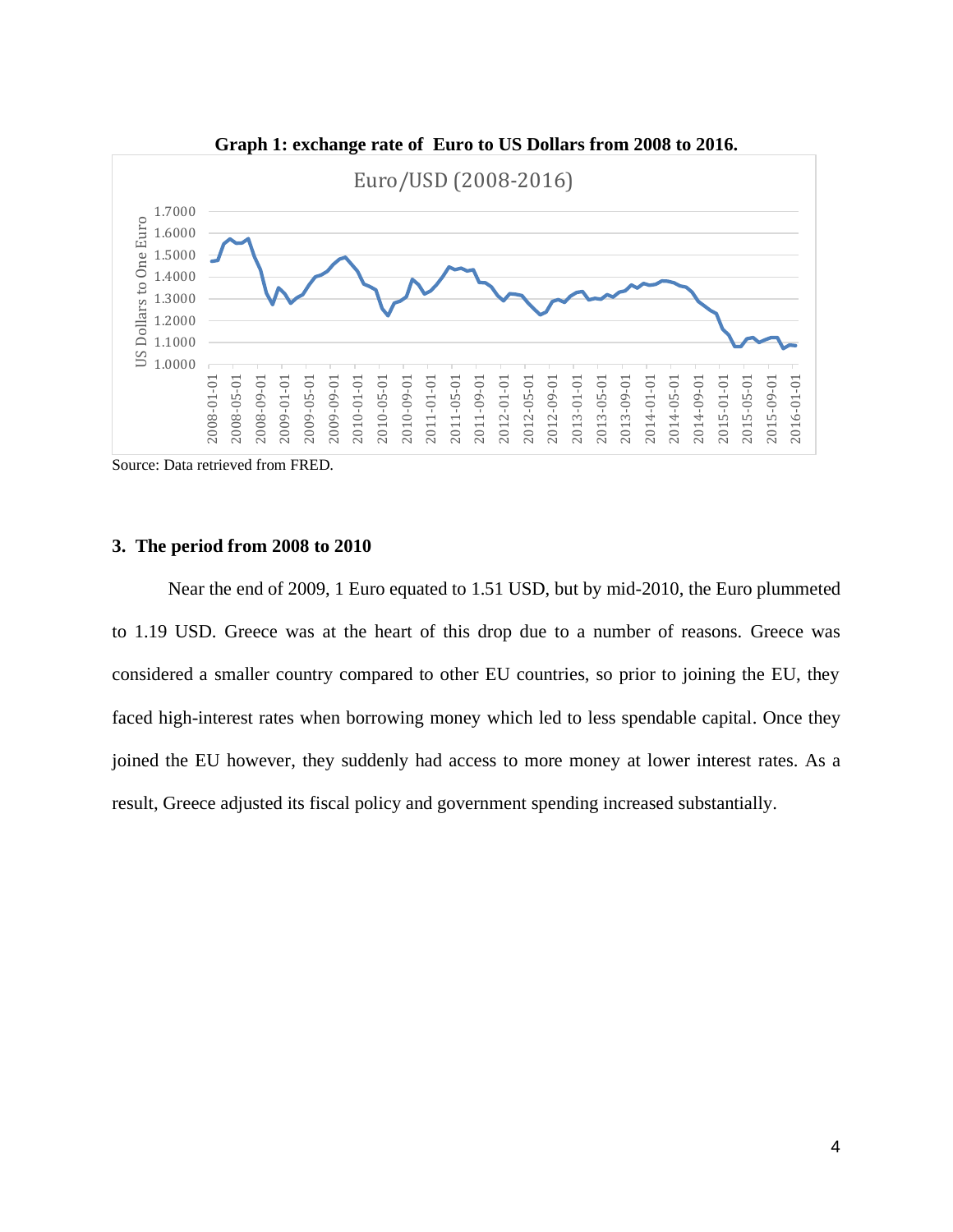

Source: tradingeconomics.com

When Greece began using the Euro, its government spending increased dramatically from 2002 to 2008, which is when the Eurozone debt crisis started. In 2002, Greece had an average government spending of \$9.5 billion Euro, but by 2008, they reached a peak of \$14 billion Euro. The debt began to accumulate and the countries within the EU became more intertwined. It was only until 2008 when credit was available for the countries within EU to help smaller countries repay their debt, so once the 2008 housing market in the United States took place, it created a credit crisis shockwave around the globe, affecting Europe and brought borrowing of money to a standstill. Countries such as Greece were now unable to borrow money and found themselves in a position where they cannot repay their debts. In December of 2009, Greece had reached \$300 billion Euros in debt, which amounts to 146% of their GDP, which is more than double the Eurozone limit of 60%.

In January 2010, the EU agreed to repay Greece's debt as long as Greece agrees to implement strict Austerity Measures, which included cutting down on government spending, decreased borrowing, and paying back more debt. On January 14, 2010, Greece announced its *Stability and Grown Programme* which aimed towards cutting their deficit from 12.7% in 2009 to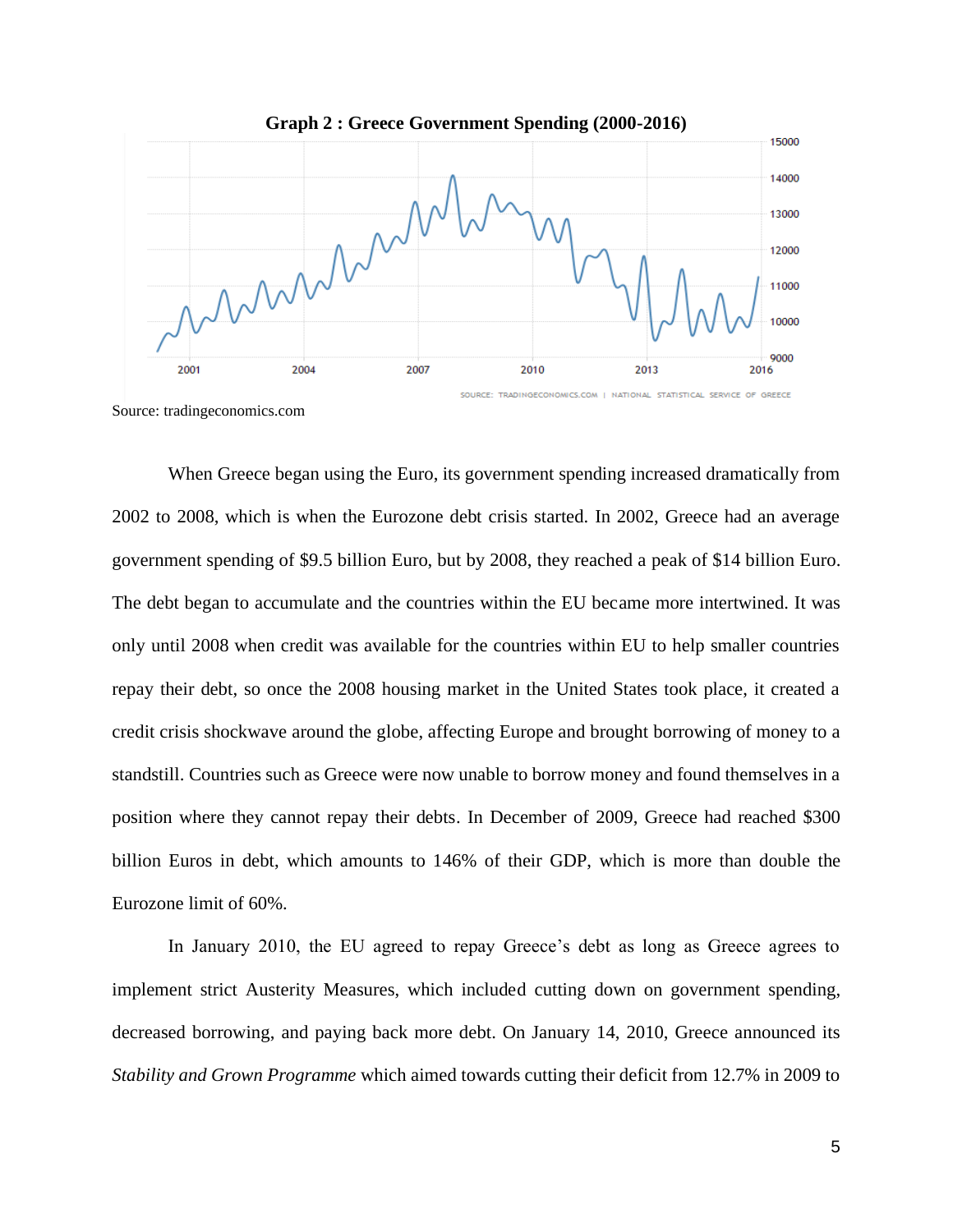2.8% in 2012. The Euro continued to depreciate as EU countries come under harsh scrutiny on handling of debt. The ECB's interest rate plummeted from around 4.5% in 2008 to just under 1% in 2010. In May of 2010, a  $E$ 110 billion financing package was agreed on to help Greece out of sovereign default and to handle their finances up until June of 2013. The Agreement was launched by the European Commission, the European Central Bank (ECB), and the International Monetary Fund (IMF). Negotiations were made within the financing package, which included having Greece to cut budgets, freeze wages and pensions for three years, and increase taxes to address the country's problems with their debt and fiscal policies. Reforms were also created to revitalize economic growth with Greece as well as strengthen their competitiveness. With the increasing sight of solutions being implemented to handle's Greece's debt, confidence was regained which resulted in the Euro to appreciate starting in June of 2010. In July of 2010, a 41.8% reduction of central government cash deficit was announced by the Bank of Greece. Greece's GDP fell 6.9% in 2011 as a result of failing jobs and company bankruptcies from lowered government spending. Between June 2010 to January 2011, the Euro appreciated from 1.19 USD to 1.33 USD.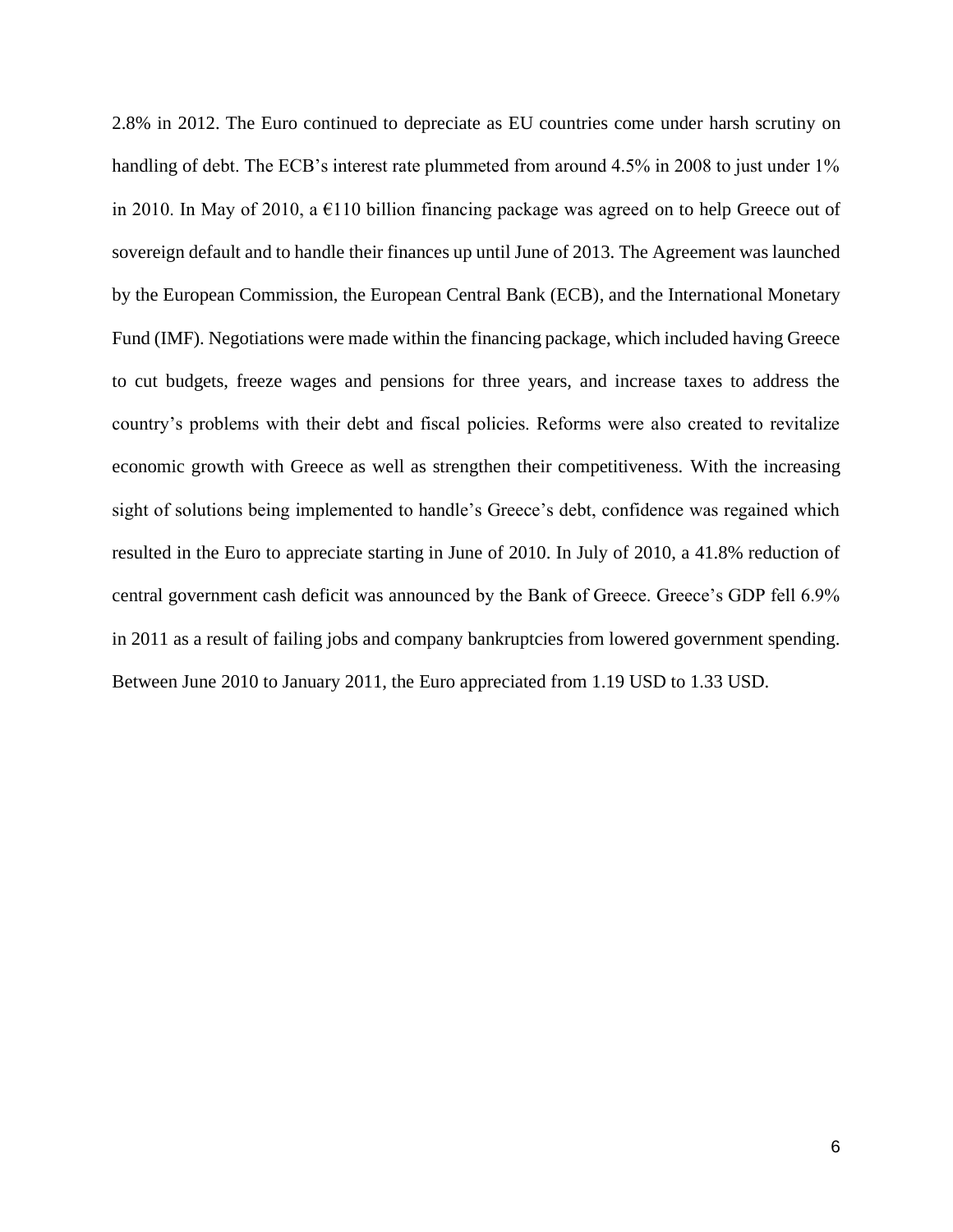

**Graph 3. Gross debt in percentage of GDP for Greece and Portugal from 2000 to 2016**

Source: Data retrieved from FRED.

# **4. The period from 2011 to 2012**

During the first half of 2011, many bailout funds were set up and approved to help the Eurozone with repaying their debt. In February of 2011, a bailout fund of 500 billion Euros was established. This was called the *European Stability Mechanism*, and it was set up by the Eurozone finance ministers. The ESM is an EU agency that provides financial assistance to Eurozone countries that need financial assistance. Countries like Portugal and Greece needed these bailout funds in order to keep afloat otherwise they would default. In April 2011, Portugal joined the list of EU countries sovereign debtors list and needed the European Union's help to repay their debt. Portugal had a gross debt of 115% of its GDP. Portuguese debt skyrocketed during the beginning of the Eurozone debt crisis.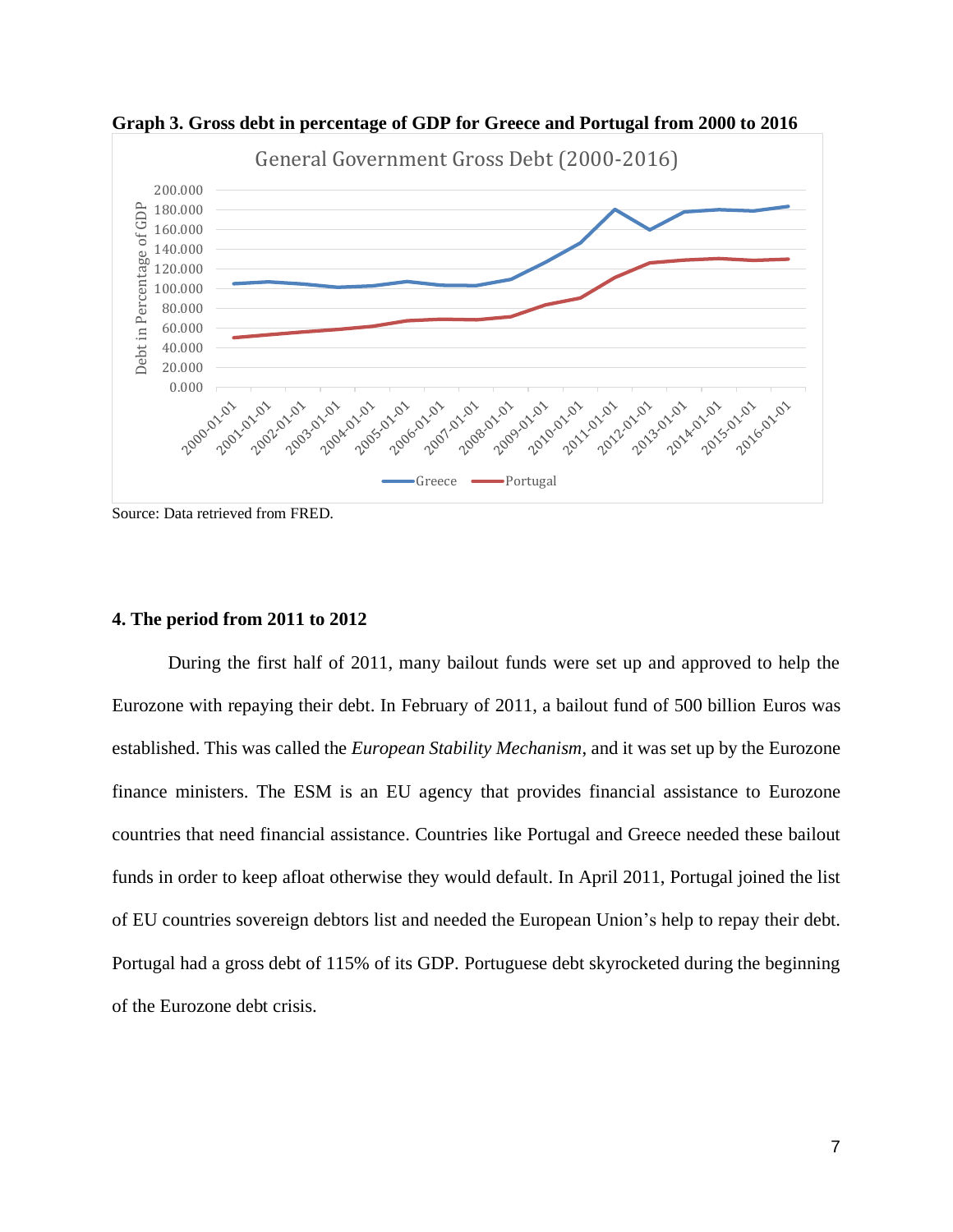

Source: tradingeconomics.com

Portugal reached their peak government spending in 2011, with an amount close to 9.25 billion Euro. In May 2011, a \$78 billion Euro bailout was approved, in exchange for Portugal agreeing to certain reforms and austerity measures such as cutting back the public sector wage bill by setting a limitation on job promotions and freezing wages, increasing sales tax, privatization of stakes in national energy companies, cutting back on certain state pensions while freezing others entirely, and the length of unemployment benefits to be cut back as well. Since then, government spending reduced to around 8.5 billion Euro and had since then stabilized. With all these bailouts set in stone, the Euro was relatively stable between April to August 2011. During that same period, a second bailout was agreed upon for Greece, being worth 109 billion Euros. The Euro did dip slightly following the announcement. The Euro dipped from \$1.44 USD to \$1.43 USD, which is not substantial considering how Greece at that time was considered to be in "restricted default". Long-term government bond yields for Greece skyrocketed from 2010 to 2012.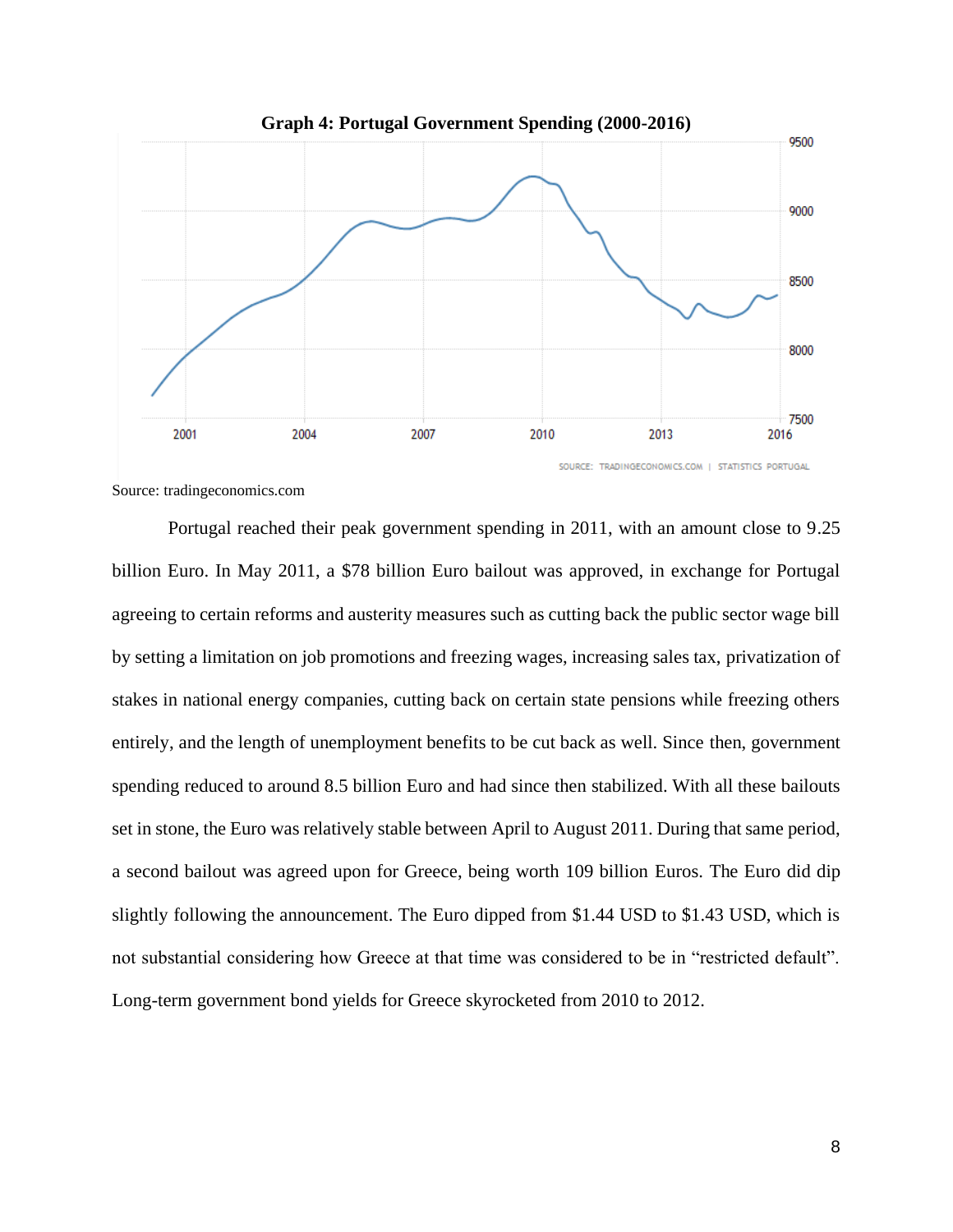

**Graph 5. Long-Term Government Bond Yields for Greece, Portugal, Spain, Italy and Germany from 2008 to 2016.**

Source: Data retrieved from FRED.

It was at 6.02% rate in January 2010 but was at 29.24% by February 2012. This was due to the lack of confidence by investors in Greece paying back on their government bonds during the heart of the Eurozone debt crisis. At the same time, countries such as Portugal, Spain, and Italy also suffered spikes in government bond yields, while Germany fell to record lows. August 7, 2011, the ECB announced that they would purchase government bonds from Italy and Spain to lower borrowing costs, but this only sparked concerns that the debt crisis is now spreading towards larger economies within the European Union. This, along with the European Commission predicting a standstill on economic growth for the second half of 2011, and with the IMF cutting growth forecasts, created a wave of concerns which led to the Euro plummeting in September 2011 from \$1.45 USD to \$1.31 USD in October 2011.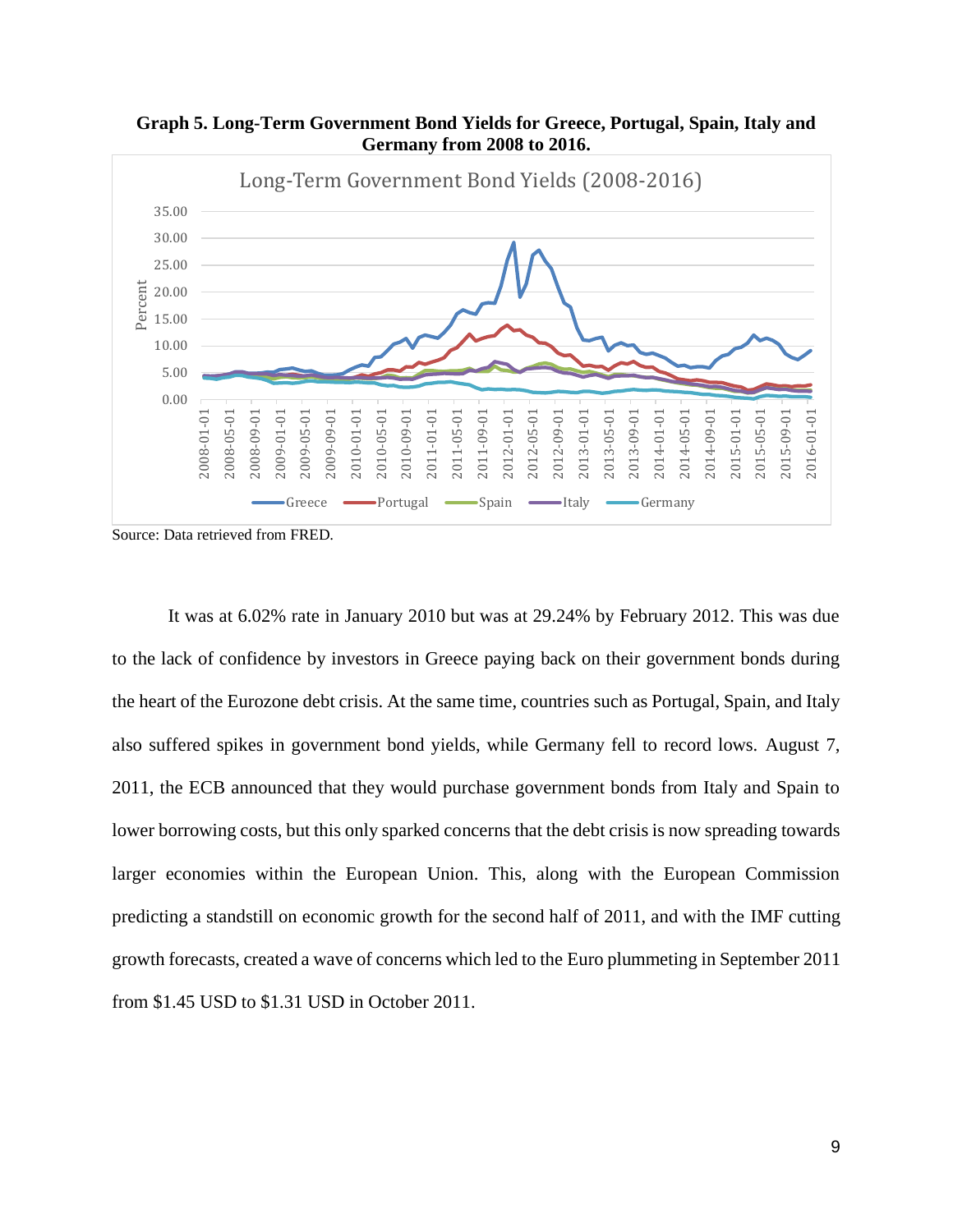### **5. The period from 2014-2015**

Between mid-2014 to mid-2015 is where we see a record fall in the Euro. In March 2014, the Euro was \$1.39 USD, but in March 2015, it was at a record low of \$1.04 USD. One of the leading causes for it is the European Central Bank's preparation of performing a big Quantitative Easing (QE) Program. Quantitative Easing is when a central bank purchases a massive amount of government bonds as a way of increasing the money supply and lowering interest rates. In the case of the ECB, their goal is to pump 1 trillion Euros into Europe's economy. 60 billion Euros each month for the next 18 months. This is also done so the ECB can hit their desired inflation rate target of 2% in order to help increase economic growth. The problem with increasing the money supply is that it depreciates the Euro because more is circulating in the economy. With a weaker Euro, European exports are now cheaper helping boost the economy by selling more goods, which is especially helpful to smaller countries. An issue with lowering interest rates however is that it would cause investors to invest elsewhere, such as the United States causing money to flow out of Europe and in depreciating the currency further.





Source: Data retrieved from FRED.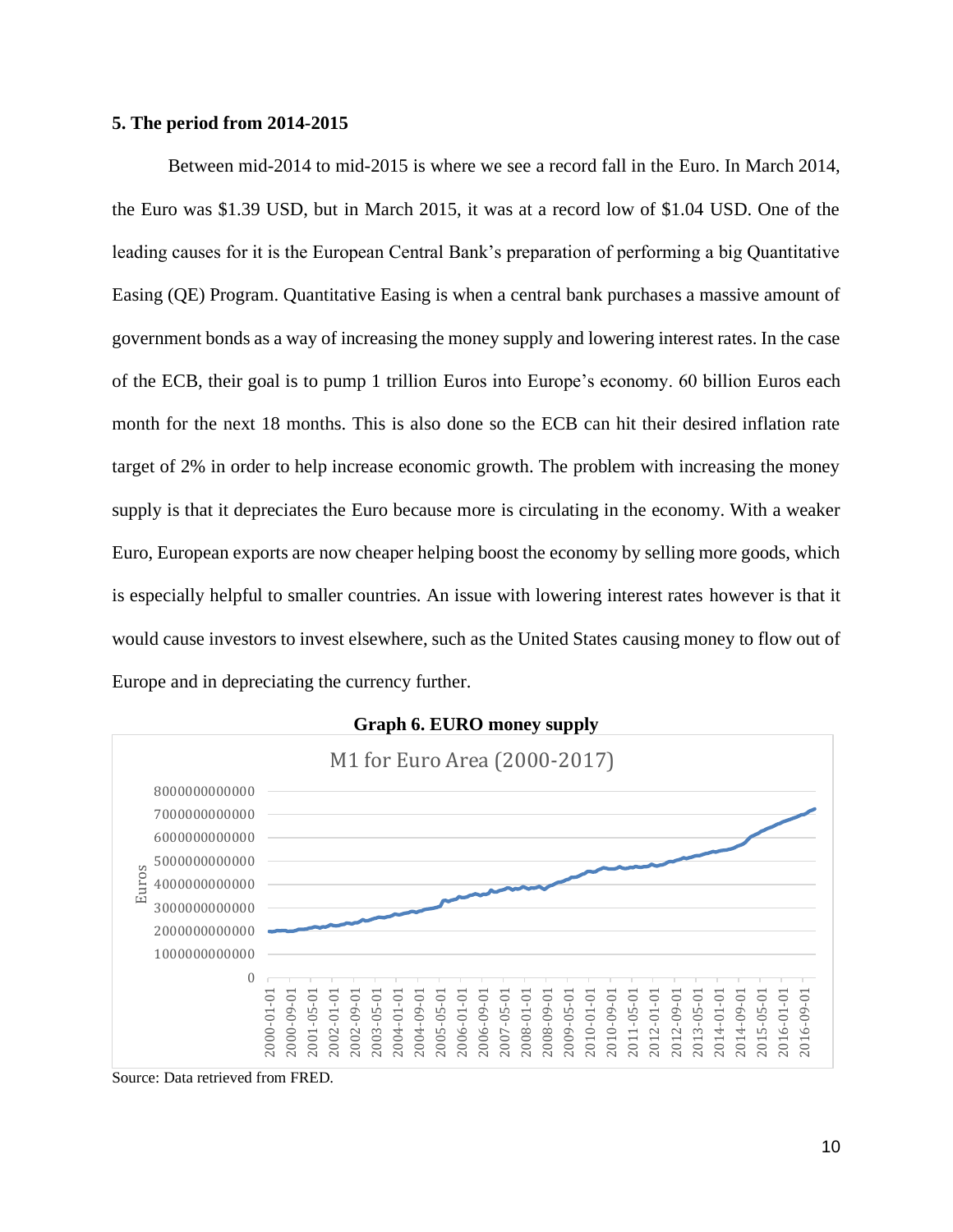## **6. Conclusion**

There were many variables that played a big role in the Eurozone debt crisis. However, it was mainly the fault of the European Central Bank not taking control of every member states fiscal policy that eventually led to a wave of problems. Had the ECB taken control over the European Union's monetary policy and fiscal policy, Greece and Portugal's debt crisis could have been avoided. Having control of Greece and Portugal's fiscal policy, the ECB would have seen their dangerously high borrowing rates, which is what led to their behemoth size debt accumulation. Since the EU countries are heavily intertwined, Greece and Portugal's debt crisis becomes everyone's debt crisis. There is only so much that the larger countries can support, therefore once Germany is no longer able to repay Greece's debt from its high government spending, it created a shockwave of problems that not only causes problems to Greece and Portugal, but to the entire Eurozone economy as well. The Euro suffered tremendously during the Eurozone debt crisis, having faced three large depreciations against the US Dollar, and having to create many bailout campaigns, establishing the European Stability Mechanism, and performing a Quantitative Easing just to stay afloat. Had they not implemented them, there is a very high likelihood that Greece, Portugal, and other small countries would have defaulted on their debt, which would create a shockwave to the lenders having to default due to not getting the money they leaned back, which may have shattered the European economy.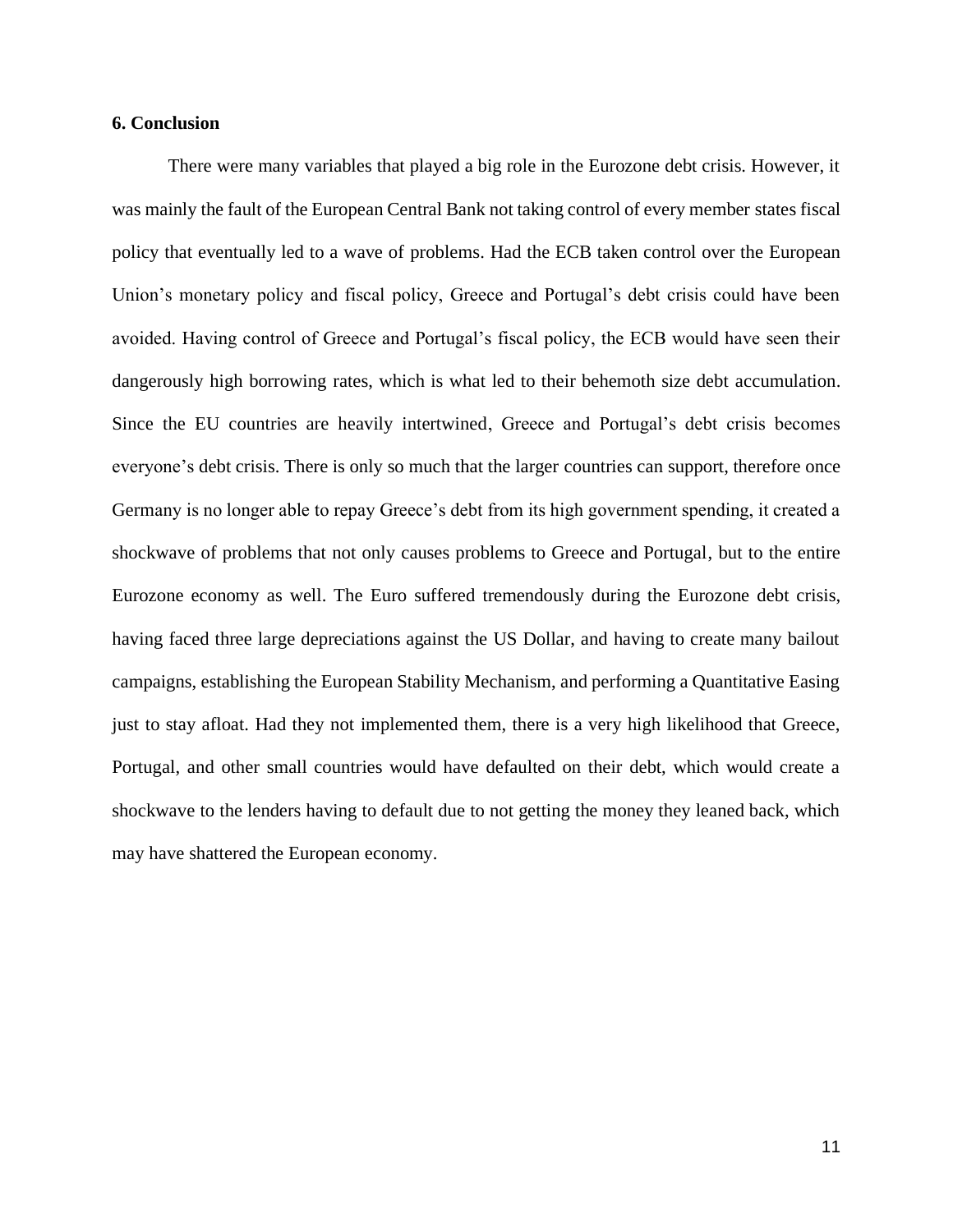## **References:**

BBC NEWS. (2012, June 13). Timeline: The unfolding eurozone crisis. Retrieved April 1, 2019, from https://www.bbc.com/news/business-13856580

International Monetary Fund. (2010, May 2). IMF Survey: Europe and IMF Agree  $\epsilon$ 110 Billion Financing Plan With Greece. Retrieved April 1, 2019, from https://www.imf.org/en/News/Articles/2015/09/28/04/53/socar050210a

Menton, J. (2015, December 06). Greece Bailout Crisis 2015: 4 Things To Know. Retrieved April 1, 2019, from https://www.ibtimes.com/greece-bailout-crisis-2015-4-thingsknow-1819198

Menton, J. (2015, December 06). Dow Jones Industrial Average, S&P 500 Index And Nasdaq Composite Edge Higher After ECB Unveils QE Start Date. Retrieved April 1, 2019, from https://www.ibtimes.com/dow-jones-industrial-average-sp-500-index-nasdaq-composite-edgehigher-after-ecb-1837242

BBC News. (2016, August 04). What is quantitative easing? Retrieved April 1, 2019, from https://www.bbc.com/news/business-15198789

Gongloff, M. (2017, December 06). 3 Reasons The Euro Just Crashed To Its Lowest Level In 11 Years. Retrieved April 1, 2019, from https://www.huffingtonpost.ca/2015/01/16/euro-falls-11-years\_n\_6487466.html

Walker, A. (2015, July 07). What is the European Stability Mechanism? Retrieved April 1, 2019, from https://www.bbc.com/news/business-19870747

Flanders, S. (2012, March 13). Eurozone group backs second Greek bailout. Retrieved April 1, 2019, from https://www.bbc.com/news/business-17338100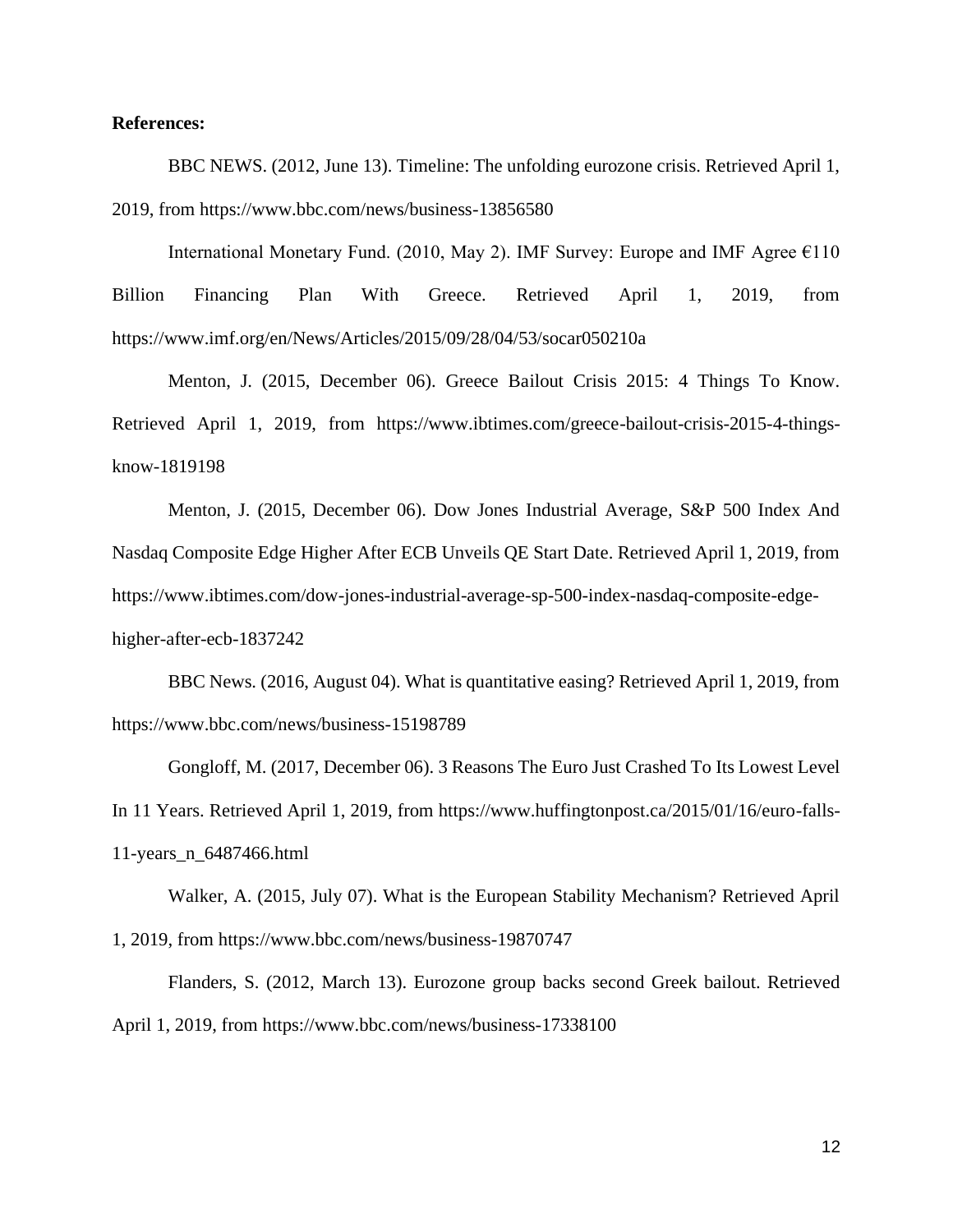Hewitt, G. (2011, May 16). Portugal's 78bn euro bail-out is formally approved. Retrieved

April 1, 2019, from https://www.bbc.co.uk/news/business-13408497

BBC News. (2011, February 14). Eurozone agrees bail-out fund of 500bn euros. Retrieved

April 1, 2019, from https://www.bbc.com/news/business-12460527

Hotten, R. (2011, June 21). Greece takes the eurozone's future to the brink. Retrieved April

1, 2019, from https://www.bbc.com/news/business-13842763

Tremlett, G. (2011, April 06). Portugal's PM calls on EU for bailout. Retrieved April 1,

2019, from https://www.theguardian.com/world/2011/apr/07/portugal-eu-bailout

Hewitt, G. (2011, May 04). Portugal reaches deal on EU and IMF bail-out. Retrieved April

1, 2019, from https://www.bbc.com/news/business-13275470

Allen, K. (2015, June 25). Greek debt crisis: The 20 key moments. Retrieved April 1, 2019,

from https://www.theguardian.com/business/2015/jun/25/greek-crisis-20-key-moments-eurozone

FRED. (2019, March 25). U.S. / Euro Foreign Exchange Rate. Retrieved April 1, 2019, from https://fred.stlouisfed.org/series/DEXUSEU

Trading Economics. (n.d.). Greece Government Spending. Retrieved April 1, 2019, from https://tradingeconomics.com/greece/government-spending

Trading Economics. (n.d.). Portugal Government Spending. Retrieved April 1, 2019, from https://tradingeconomics.com/portugal/government-spending

FRED. (2018, October 09). General government gross debt for Greece. Retrieved April 1, 2019, from https://fred.stlouisfed.org/series/GGGDTAGRC188N

FRED. (2019, February 13). Long-Term Government Bond Yields: 10-year: Main (Including Benchmark) for Greece. Retrieved April 1, 2019, from https://fred.stlouisfed.org/series/IRLTLT01GRM156N